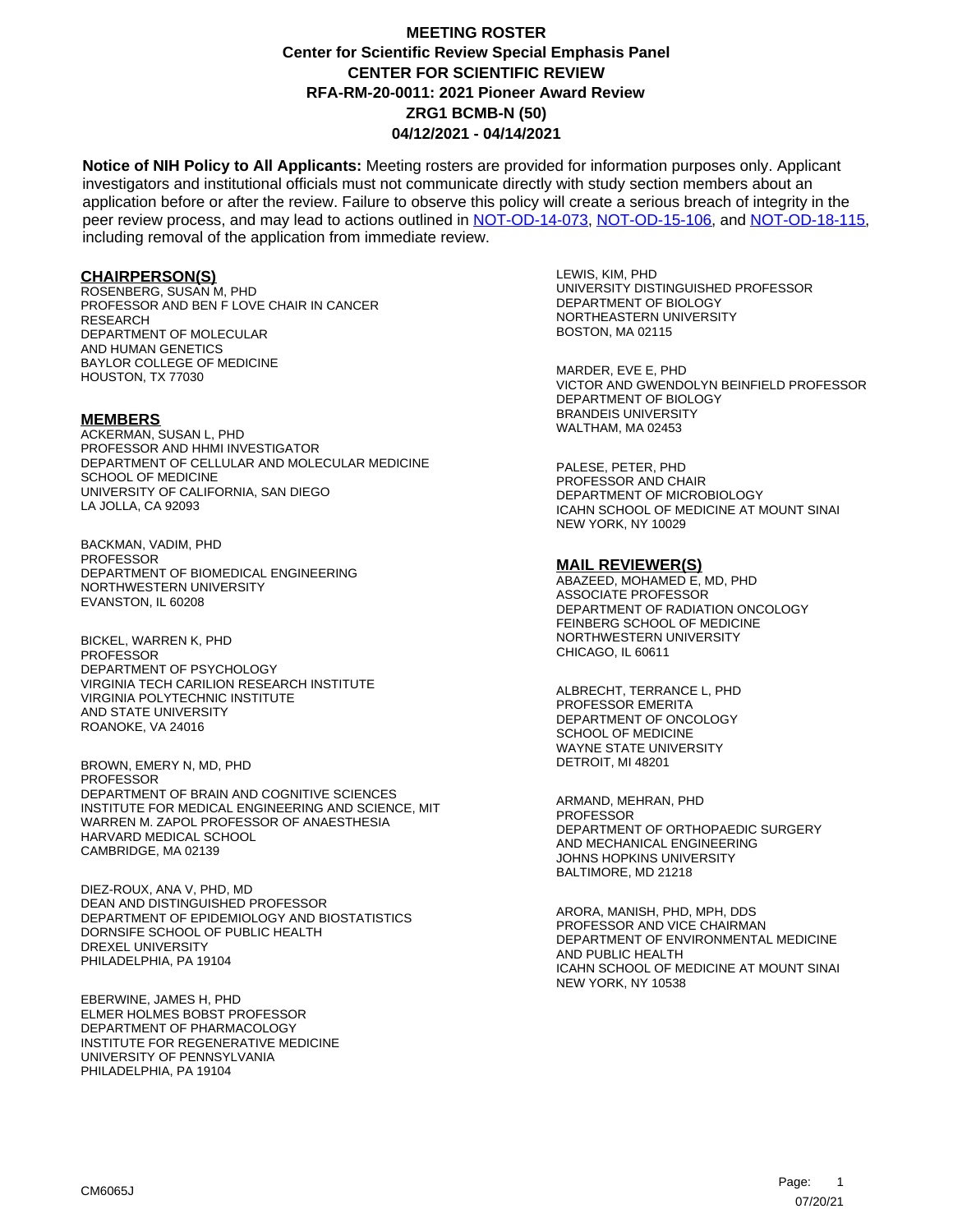**Notice of NIH Policy to All Applicants:** Meeting rosters are provided for information purposes only. Applicant investigators and institutional officials must not communicate directly with study section members about an application before or after the review. Failure to observe this policy will create a serious breach of integrity in the peer review process, and may lead to actions outlined in [NOT-OD-14-073,](https://grants.nih.gov/grants/guide/notice-files/NOT-OD-14-073.html) [NOT-OD-15-106,](https://grants.nih.gov/grants/guide/notice-files/NOT-OD-15-106.html) and [NOT-OD-18-115,](https://grants.nih.gov/grants/guide/notice-files/NOT-OD-18-115.html) including removal of the application from immediate review.

AZMI, ASFAR S, PHD ASSOCIATE PROFESSOR DEPARTMENT OF ONCOLOGY KARMANOS CANCER INSTITUTE SCHOOL OF MEDICINE WAYNE STATE UNIVERSITY DETROIT, MI 48201

BANASZYNSKI, LAURA, PHD ASSISTANT PROFESSOR GREEN CENTER FOR REPRODUCTIVE BIOLOGY SCIENCES UNIVERSITY OF TEXAS SOUTHWESTERN MEDICAL CENTER DALLAS, TX 75390

BECK, CHRISTINE R, PHD ASSISTANT PROFESSOR GENETICS AND GENOME SCIENCES UNIVERSITY OF CONNECTICUT HEALTH AND JACKSON LIBRARY FOR GENOMIC MEDICINE FARMINGTON, CT 06030

BERGMANN, ANDREAS, PHD PROFESSOR DEPARTMENT OF MOLECULAR, CELL AND CANCER BIOLOGY UNIVERSITY OF MASSACHUSETTS MEDICAL SCHOOL WORCESTER, MA 01605

BERNSTEIN, SANFORD I, PHD DISTINGUISHED PROFESSOR DEPARTMENT OF BIOLOGY SAN DIEGO STATE UNIVERSITY SAN DIEGO, CA 92182

BOAL, AMIE K, PHD ASSOCIATE PROFESSOR DEPARTMENT OF CHEMISTRY PENNSYLVANIA STATE UNIVERSITY UNIVERSITY PARK, PA 16802

BOGDANOV, ALEXEI A JR., PHD, DSC PROFESSOR DEPARTMENT OF RADIOLOGY UNIVERSITY OF MASSACHUSETTS MEDICAL SCHOOL WORCESTER, MA 01655

BROTHERS, SHAUN P, PHD ASSOCIATE PROFESSOR CENTER FOR THERAPEUTIC INNOVATION SCHOOL OF MEDICINE UNIVERSITY OF MIAMI UNIVERSITY OF MIAMI MIAMI, FL 33136

BRUCHEZ, MARCEL P JR., PHD PROFESSOR AND DIRECTOR DEPARTMENT OF CHEMISTRY AND BIOLOGICAL SCIENCES MOLECULAR BIOSENSORS AND IMAGING CENTER CARNEGIE MELLON UNIVERSITY PITTSBURGH, PA 15213

BRUNGER, AXEL T, PHD PROFESSOR DEPARTMENT OF MOLECULAR AND CELLULAR PHYSIOLOGY STANFORD UNIVERSITY AND HOWARD HUGHES MEDICAL INSTITUTE STANFORD, CA 94305

CHANDLER, JOSEPHINE R, PHD ASSOCIATE PROFESSOR DEPARTMENT OF MOLECULAR BIOSCIENCES UNIVERSITY OF KANSAS LAWRENCE, KS 66045

CHATTERJEE, ABHISHEK, PHD ASSOCIATE PROFESSOR DEPARTMENT OF CHEMISTRY BOSTON COLLEGE CHESTNUT HILL, MA 02467

CHEN, CHU, PHD PROFESSOR DEPARTMENT OF CELLULAR AND INTEGRATIVE PHYSIOLOGY UNIVERSITY OF TEXAS HEALTH SAN ANTONIO SAN ANTONIO, TX 78229

CHEN, NANCY, PHD ASSISTANT PROFESSOR DEPARTMENT OF BIOLOGY UNIVERSITY OF ROCHESTER ROCHESTER, NY 14627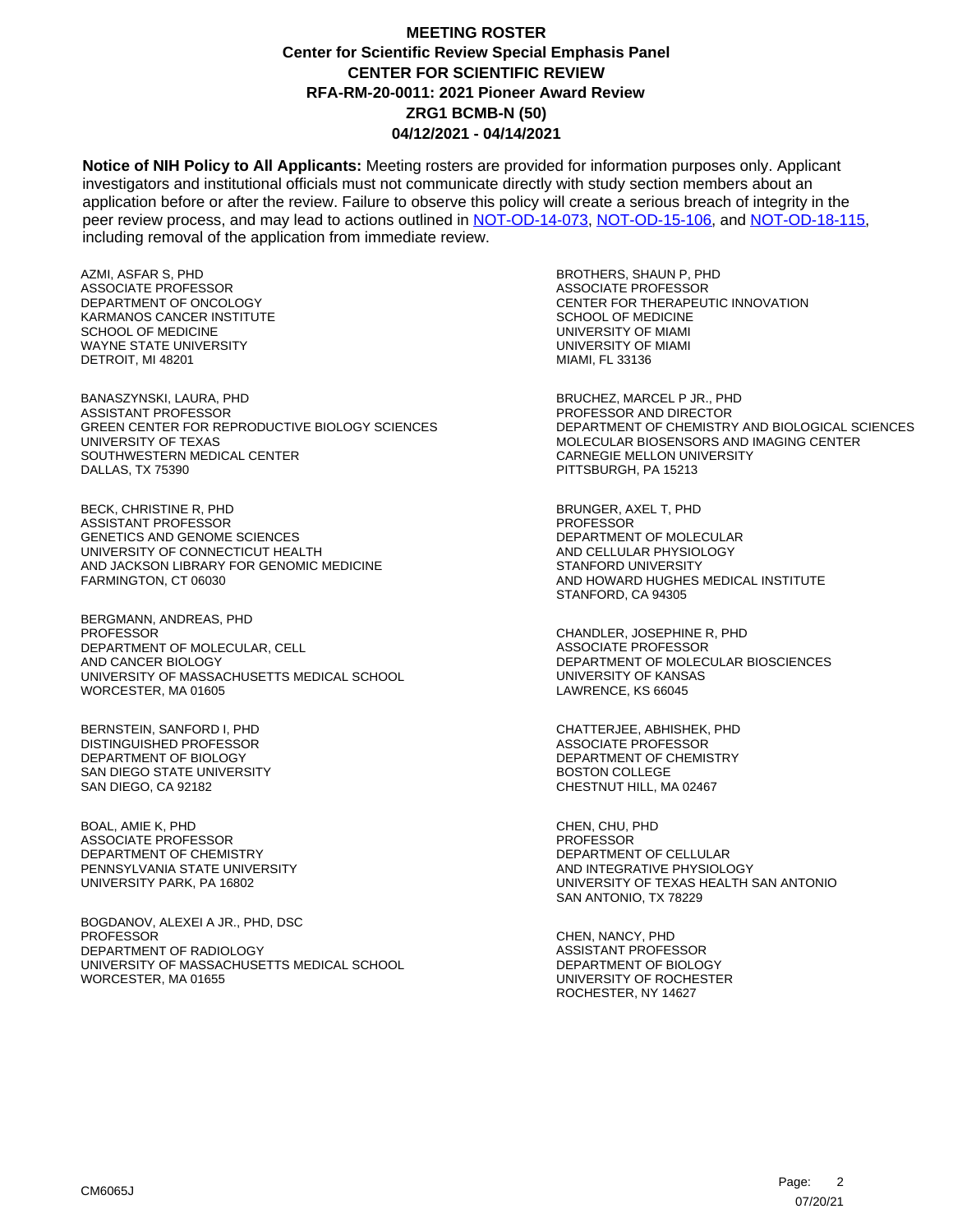**Notice of NIH Policy to All Applicants:** Meeting rosters are provided for information purposes only. Applicant investigators and institutional officials must not communicate directly with study section members about an application before or after the review. Failure to observe this policy will create a serious breach of integrity in the peer review process, and may lead to actions outlined in [NOT-OD-14-073,](https://grants.nih.gov/grants/guide/notice-files/NOT-OD-14-073.html) [NOT-OD-15-106,](https://grants.nih.gov/grants/guide/notice-files/NOT-OD-15-106.html) and [NOT-OD-18-115,](https://grants.nih.gov/grants/guide/notice-files/NOT-OD-18-115.html) including removal of the application from immediate review.

CHEN, WEIQIANG, PHD ASSOCIATE PROFESSOR DEPARTMENT OF MECHANICAL AND AEROSPACE ENGINEERING AND BIOMEDICAL ENGINEERING NEW YORK UNIVERSITY NEW YORK, NY 10003

CHEN, XI, BS, PHD ASSISTANT PROFESSOR

CHENG, CHONGHUI, PHD, MD ASSOCIATE PROFESSOR DEPARTMENT OF MOLECULAR AND HUMAN GENETICS BAYLOR COLLEGE OF MEDICINE HOUSTON, TX 77030

CLARDY, JON, PHD PROFESSOR DEPARTMENT OF BIOLOGICAL CHEMISTRY AND MOLECULAR PHARMACOLOGY HARVARD MEDICAL SCHOOL BOSTON, MA 02115

COREY, DAVID R, PHD PROFESSOR DEPARTMENT OF PHARMACOLOGY AND BIOCHEMISTRY UNIVERSITY OF TEXAS SOUTHWESTERN MEDICAL CENTER DALLAS, TX 75390

CUNNINGHAM, TOM, PHD ASSISTANT PROFESSOR DEPARTMENT OF CANCER BIOLOGY UNIVERSITY OF CINCINNATI CINCINNATI, OH 45219

CUTRONA, CAROLYN E, PHD **PROFESSOR** DEPARTMENT OF PSYCHOLOGY IOWA STATE UNIVERSITY AMES, IA 50010

DAVIDSON, VICTOR L, PHD PROFESSOR BURNETT SCHOOL OF BIOMEDICAL SCIENCES COLLEGE OF MEDICINE UNIVERSITY OF CENTRAL FLORIDA ORLANDO, FL 32827

DIMITROVA, NADYA M, PHD ASSISTANT PROFESSOR MOLECULAR, CELLULAR AND DEVELOPMENTAL BIOLOGY YALE UNIVERSITY NEW HAVEN, CT 06520

DING, FENG, PHD ASSOCIATE PROFESSOR DEPARTMENT OF PHYSICS AND ASTRONOMY CLEMSON UNIVERSITY CLEMSON, SC 29631

DIPERSIO, JOHN F, MD, PHD PROFESSOR CHIEF, DIVISION OF ONCOLOGY DEPUTY DIRECTOR, SITEMAN CANCER CENTER WASHINGTON UNIVERSITY SCHOOL OF MEDICINE ST. LOUIS, MO 63110

DODDS, ERIC D, PHD ASSOCIATE PROFESSOR DEPARTMENT OF CHEMISTRY UNIVERSITY OF NEBRASKA-LINCOLN LINCOLN, NE 68516-0304

DOWELL-DEEN, ROBIN DEANNE, BS, DSC, MS ASSOCIATE PROFESSOR DEPARTMENT OF MOLECULAR CELLULAR AND DEVELOPMENTAL BIOLOGY UNIVERSITY OF COLORADO, BOULDER BOULDER, CO 80303

DUBNO, JUDY R, PHD **PROFESSOR** DEPARTMENT OF OTOLARYNGOLOGY HEAD AND NECK SURGERY MEDICAL UNIVERSITY OF SOUTH CAROLINA CHARLESTON, SC 29425

FANG, SHIYUE, PHD PROFESSOR DEPARTMENT OF CHEMISTRY MICHIGAN TECHNOLOGICAL UNIVERSITY HOUGHTON, MI 499931

FISHER, ROBERT P, MD, PHD PROFESSOR DEPARTMENT OF ONCOLOGICAL SCIENCES ICAHN SCHOOL OF MEDICINE AT MOUNT SINAI NEW YORK, NY 10029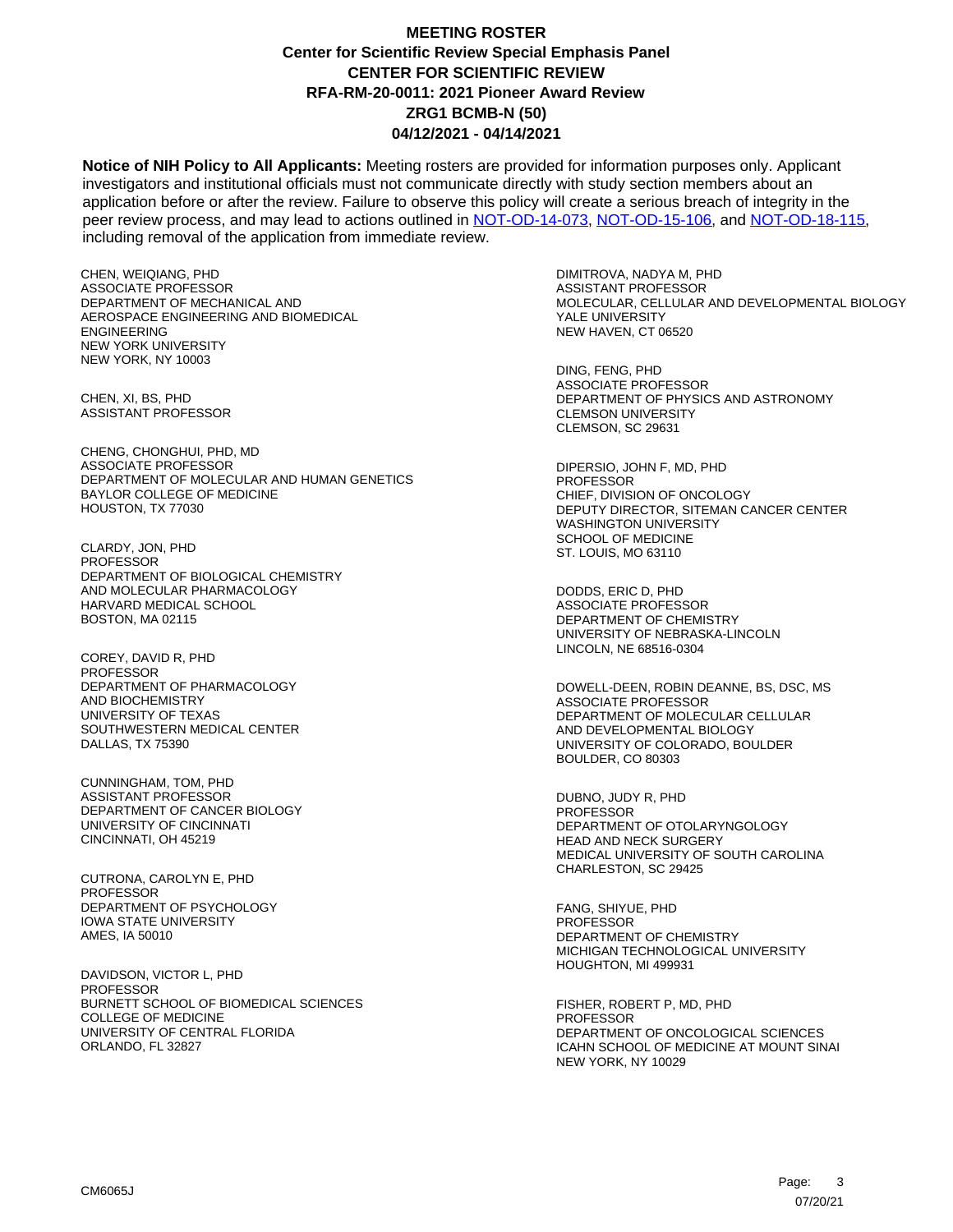**Notice of NIH Policy to All Applicants:** Meeting rosters are provided for information purposes only. Applicant investigators and institutional officials must not communicate directly with study section members about an application before or after the review. Failure to observe this policy will create a serious breach of integrity in the peer review process, and may lead to actions outlined in [NOT-OD-14-073,](https://grants.nih.gov/grants/guide/notice-files/NOT-OD-14-073.html) [NOT-OD-15-106,](https://grants.nih.gov/grants/guide/notice-files/NOT-OD-15-106.html) and [NOT-OD-18-115,](https://grants.nih.gov/grants/guide/notice-files/NOT-OD-18-115.html) including removal of the application from immediate review.

FRANCESCONI, ANNA, PHD ASSOCIATE PROFESSOR DEPARTMENT OF NEUROSCIENCE ALBERT EINSTEIN COLLEGE OF MEDICINE BRONX, NY 10461

GARRISON, JENNIFER L, PHD ASSISTANT PROFESSOR BUCK INSTITUTE FOR RESEARCH ON AGING NOVATO, CA 94945

GIESSEN, TOBIAS WOLFGANG, PHD ASSISTANT PROFESSOR DEPARTMENT OF BIOMEDICAL ENGINEERING AND BIOLOGICAL CHEMISTRY UNIVERSITY OF MICHIGAN MEDICAL SCHOOL ANN ARBOR, MI 48109

GILLILAND, WILLIAM D, PHD ASSOCIATE PROFESSOR DEPARTMENT OF BIOLOGICAL SCIENCES DEPAUL UNIVERSITY CHICAGO, IL 60614

GINSBURG, DAVID, MD JAMES V. NEEL DISTINGUISHED PROFESSOR HOWARD HUGHES MEDICAL INSTITUTE DEPARTMENTS OF INTERNAL MEDICINE, HUMAN GENETICS, PEDIATRICS AND COMMUNICABLE DISEASES UNIVERSITY OF MICHIGAN MEDICAL SCHOOL ANN ARBOR, MI 48109

GRABOCKA, ELDA, PHD ASSISTANT PROFESSOR DEPARTMENT OF CANCER BIOLOGY THOMAS JEFFERSON UNIVERSITY PHILADELPHIA, PA 19107

GRAY, MICHAEL JEFFREY, MS, PHD ASSISTANT PROFESSOR DEPARTMENT OF MICROBIOLOGY UNIVERSITY OF ALABAMA AT BIRMINGHAM BIRMINGHAM, AL 35294

GULANI, VIKAS, MD, PHD PROFESSOR DEPARTMENT OF RADIOLOGY UNIVERSITY OF MICHIGAN ANN ARBOR, MI 48109

GUO, SU, PHD PROFESSOR DEPARTMENT OF BIOENGINEERING AND THERAPEUTIC SCIENCES UNIVERSITY OF CALIFORNIA, SAN FRANCISCO SAN FRANCISCO, CA 94143

HALUSHKA, MARC K, MD, PHD PROFESSOR DEPARTMENT OF PATHOLOGY SCHOOL OF MEDICINE JOHNS HOPKINS UNIVERSITY BALTIMORE, MD 21205

HALVORSEN, KEN, PHD

HEALD, REBECCA W, PHD **PROFESSOR** DEPARTMENT OF MOLECULAR AND CELLULAR BIOLOGY UNIVERSITY OF CALIFORNIA, BERKELEY BERKELEY, CA 94720

HOKE, AHMET, PHD, MD PROFESSOR DEPARTMENT OF NEUROSCIENCE SCHOOL OF MEDICINE JOHNS HOPKINS UNIVERSITY BALTIMORE, MD 21205

HOLZ, MARINA K, PHD DEAN AND PROFESSOR DEPARTMENT OF CELL BIOLOGY AND ANATOMY DEAN OF THE GRADUATE SCHOOL OF BASIC MEDICAL SCIENCES NEW YORK MEDICAL COLLEGE VALHALLA, NY 10595

HONIGBERG, SAUL M, PHD **PROFESSOR** DEPARTMENT OF GENETICS, DEVELOPMENTAL AND EVOLUTIONARY BIOLOGY UNIVERSITY OF MISSOURI-KANSAS CITY KANSAS CITY, MO 64110

HOWARD, MARTHE J, PHD PROFESSOR DEPARTMENT OF NEUROSCIENCES UNIVERSITY OF TOLEDO HEALTH SCIENCES TOLEDO, OH 43614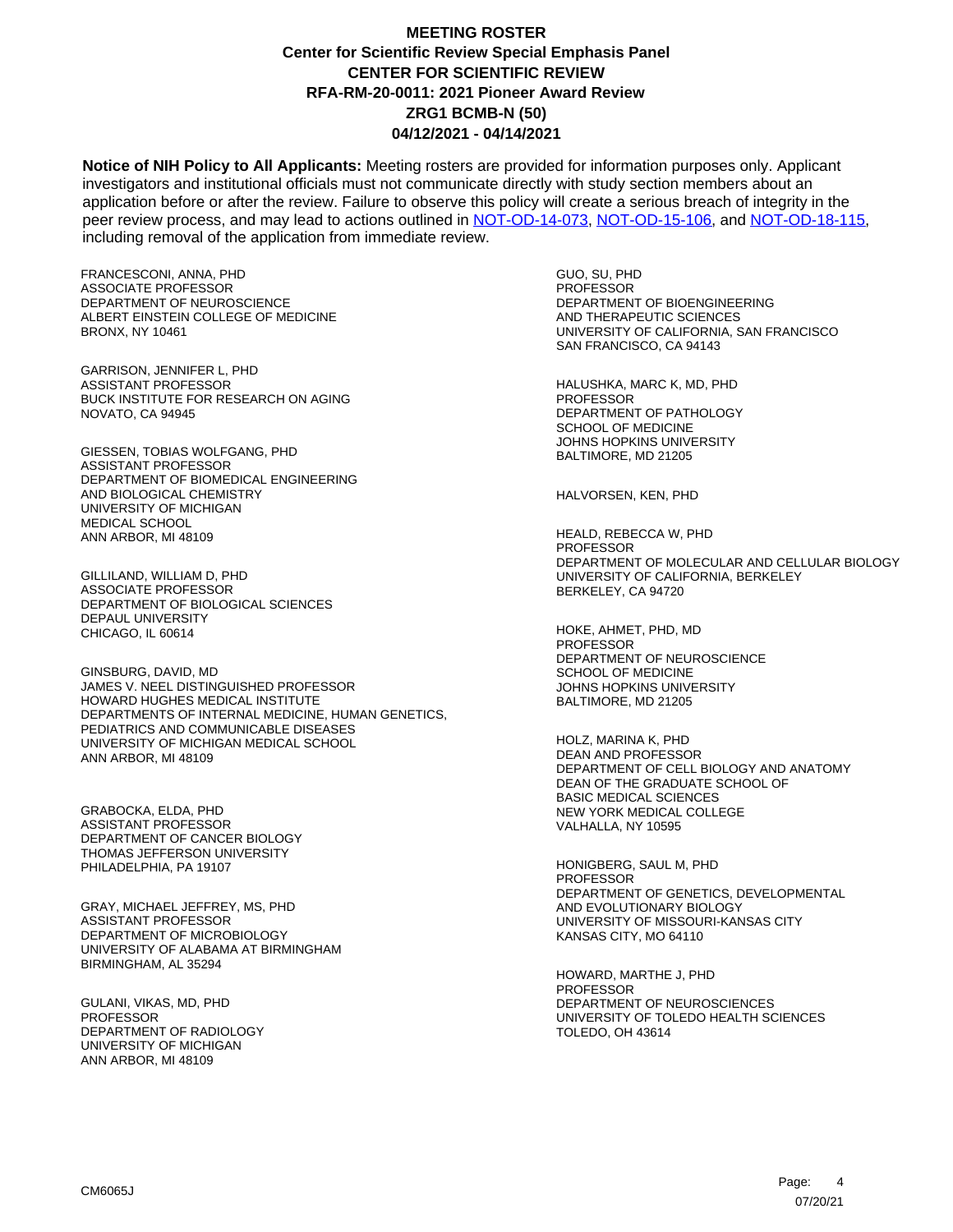**Notice of NIH Policy to All Applicants:** Meeting rosters are provided for information purposes only. Applicant investigators and institutional officials must not communicate directly with study section members about an application before or after the review. Failure to observe this policy will create a serious breach of integrity in the peer review process, and may lead to actions outlined in [NOT-OD-14-073,](https://grants.nih.gov/grants/guide/notice-files/NOT-OD-14-073.html) [NOT-OD-15-106,](https://grants.nih.gov/grants/guide/notice-files/NOT-OD-15-106.html) and [NOT-OD-18-115,](https://grants.nih.gov/grants/guide/notice-files/NOT-OD-18-115.html) including removal of the application from immediate review.

HUANG, YUNFEI, MD, PHD PROFESSOR DEPARTMENT OF NEUROSCIENCE AND EXPERIMENTAL THERAPEUTICS ALBANY MEDICAL COLLEGE ALBANY, NY 12208

HUNTSMAN, MOLLY-MAUREEN, PHD ASSOCIATE PROFESSOR DEPARTMENTS OF PHARMACEUTICAL SCIENCES AND PEDIATRICS ANSCHUTZ MEDICAL CAMPUS UNIVERSITY OF COLORADO DENVER, CO 80204

HURLEY, JENNIFER, BS, PHD ASSISTANT PROFESSOR, CAREER DEVELOPMENT CHAIR DEPARTMENT OF BIOLOGICAL SCIENCES RENSSELAER POLYTECHNIC INSTITUTE TROY, NY 12180

HYER, DANIEL E., PHD DEPARTMENT OF RADIATION ONCOLOGY UNIVERSITY OF IOWA IOWA CITY, IA 52242

JIA, JIANHANG, PHD PROFESSOR DEPARTMENT OF MOLECULAR AND CELLULAR BIOCHEMISTRY UNIVERSITY OF KENTUCKY LEXINGTON, KY 40506

JIA, SHU, PHD ASSISTANT PROFESSOR DEPARTMENT OF BIOMEDICAL ENGINEERING GEORGIA INSTITUTE OF TECHNOLOGY ATLANTA, GA 30332

JOHNSON, ARLEN W, PHD PROFESSOR DEPARTMENT OF MOLECULAR BIOSCIENCES UNIVERSITY OF TEXAS AT AUSTIN AUSTIN, TX 78712

KERN, JAN F, PHD STAFF SCIENTIST DEPARTMENT OF MOLECULAR BIOPHYSICS AND INTEGRATED BIOIMAGING LAWRENCE BERKELEY NATIONAL LABORATORY BERKELEY, CA 94720

KIM, ANTHONY J, PHD ASSOCIATE PROFESSOR DEPARTMENT OF NEUROSURGERY AND PHARMACEUTICAL SCIENCES UNIVERSITY OF MARYLAND SCHOOL OF MEDICINE BALTIMORE, MD 21201

LACAVA, JOHN PAUL, PHD RESEARCH ASSOCIATE PROFESSOR LABORATORY OF CELLULAR AND STRUCTURAL BIOLOGY ROCKEFELLER UNIVERSITY NEW YORK, NY 10065

LANE, ANDREW A, MD, PHD ASSOCIATE PROFESSOR DEPARTMENT OF MEDICAL ONCOLOGY DANA-FARBER CANCER INSTITUTE HARVARD MEDICAL SCHOOOL BOSTON, MA 02215

LEE, ROBIN E. C., PHD DEPARTMENT OF COMPUTATIONAL AND SYSTEMS BIOLOGY UNIVERSITY OF PITTSBURGH PITTSBURGH, PA 15260

LINDNER, JONATHAN R, MD PROFESSOR KNIGHT CARDIOVASCULAR INSTITUTE OREGON HEALTH AND SCIENCE UNIVERSITY PORTLAND, OR 97239

LINDNER, SCOTT E, PHD ASSOCIATE PROFESSOR DEPARTMENT OF BIOCHEMISTRY AND MOLECULAR BIOLOGY PENNSYLVANIA STATE UNIVERSITY UNIVERSITY PARK, PA 16802

LIU, GANG, MD, PHD **PROFESSOR** DIVISION OF PULMONARY, ALLERGY, AND CRITICAL CARE MEDICINE UNIVERSITY OF ALABAMA AT BIRMINGHAM BIRMINGHAM, AL 35294

LIU, ZIJUAN, PHD ASSOCIATE PROFESSER DEPARTMENT OF BIOLOGICAL SCIENCES OKLAND UNIVERSITY ROCHESTER, MI 48309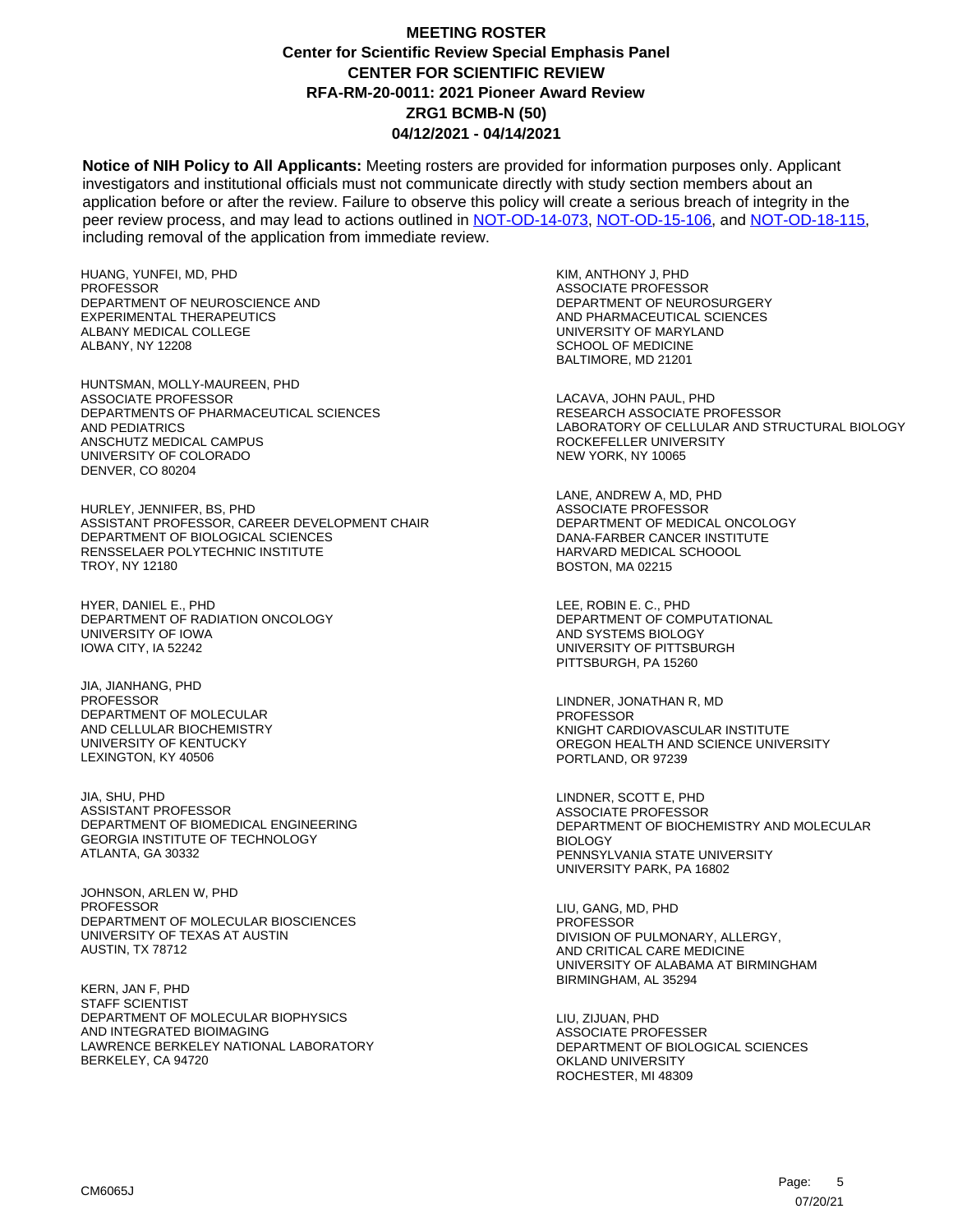**Notice of NIH Policy to All Applicants:** Meeting rosters are provided for information purposes only. Applicant investigators and institutional officials must not communicate directly with study section members about an application before or after the review. Failure to observe this policy will create a serious breach of integrity in the peer review process, and may lead to actions outlined in [NOT-OD-14-073,](https://grants.nih.gov/grants/guide/notice-files/NOT-OD-14-073.html) [NOT-OD-15-106,](https://grants.nih.gov/grants/guide/notice-files/NOT-OD-15-106.html) and [NOT-OD-18-115,](https://grants.nih.gov/grants/guide/notice-files/NOT-OD-18-115.html) including removal of the application from immediate review.

LUJAMBIO, AMAIA, PHD ASSOCIATE PROFESSOR DEPARTMENT OF ONCOLOGICAL SCIENCES ICAHN SCHOOL OF MEDICINE AT MOUNT SINAI NEW YORK, NY 10029

MCGEE, RICHARD JR., PHD ASSOCIATE DEAN FOR PROFESSIONAL DEVELOPMENT FACULTY AFFAIRS FEINBERG SCHOOL OF MEDICINE NORTHWESTERN UNIVERSITY CHICAGO, IL 60611

MCREE, ANNIE-LAURIE, DRPH ASSOCIATE PROFESSOR & MCKNIGHT PRESIDENTIAL FELLOW DEPARTMENT OF PEDIACTRICS UNIVERSITY OF MINNESOTA MINNEAPOLIS, MN 55455

MCTIGUE, DANA M, PHD PROFESSOR AND VICE CHAIR FOR RESEARCH DEPARTMENT OF NEUROSCIENCE OHIO STATE UNIVERSITY COLUMBUS, OH 43210

MILLER, BENJAMIN L, PHD PROFESSOR DEPARTMENT OF DERMATOLOGY UNIVERSITY OF ROCHESTER MEDICAL CENTER ROCHESTER, NY 14642

MORILAK, DAVID A, PHD PROFESSOR DEPARTMENT OF PHARMACOLOGY UNIVERSITY OF TEXAS HEALTH SCIENCE CENTER SAN ANTONIO, TX 78229

MUELLER, DAVID MICHAEL, PHD PROFESSOR CENTER FOR GENETIC DISEASES ROSALIND FRANKLIN UNIVERSITY AND CHICAGO MEDICAL SCHOOL NORTH CHICAGO, IL 60064

OUELLETTE, SCOT P, PHD ASSOCIATE PROFESSOR DEPARTMENT OF PATHOLOGY AND MICROBIOLOGY UNIVERSITY OF NEBRASKA MEDICAL CENTER OMAHA, NE 68198

PAPAGIANNAKOPOULOS, THALES, PHD ASSOCIATE PROFESSOR DEPARTMENT OF PATHOLOGY GROSSMAN SCHOOL OF MEDICINE NEW YORK UNIVERSITY NEW YORK CITY, NY 10016

PATO, CARLOS N, MD, PHD EXECUTIVE DIRECTOR AND PROFESSOR DEPARTMENT OF PSYCHIATRY AND BEHAVIORAL SCIENCES STATE UNIVERSITY OF NEW YORK DOWNSTATE MEDICAL CENTER BROOKLYN, NY 11203

PELLIZZONI, LIVIO, PHD ASSOCIATE PROFESSOR DEPARTMENT OF PATHOLOGY AND CELL BIOLOGY COLUMBIA UNIVERSITY NEW YORK, NY 10032

PEREZ-PINERA, PABLO, PHD ASSOCIATE PROFESSOR DEPARTMENT OF BIOENGINEERING UNIVERSITY OF ILLINOIS AT URBANA-CHAMPAIGN URBANA, IL 61801

PETERS, REUBEN JOHN, PHD PROFESSOR DEPARTMENT OF BIOCHEMISTRY, BIOPHYSICS, AND MOLECULAR BIOLOGY IOWA STATE UNIVERSITY AMES, IA 50011

PORTMAN, MICHAEL A, MD PROFESSOR DEPARTMENT OF PEDIATRICS AND CARDIOLOGY SEATTLE CHILDREN'S RESEARCH INSTITUTE UNIVERSITY OF WASHINGTON SEATTLE, WA 98101

POULOS, THOMAS L, PHD PROFESSOR DEPARTMENT OF MOLECULAR BIOLOGY AND BIOCHEMISTRY UNIVERSITY OF CALIFORNIA, IRVINE IRVINE, CA 92697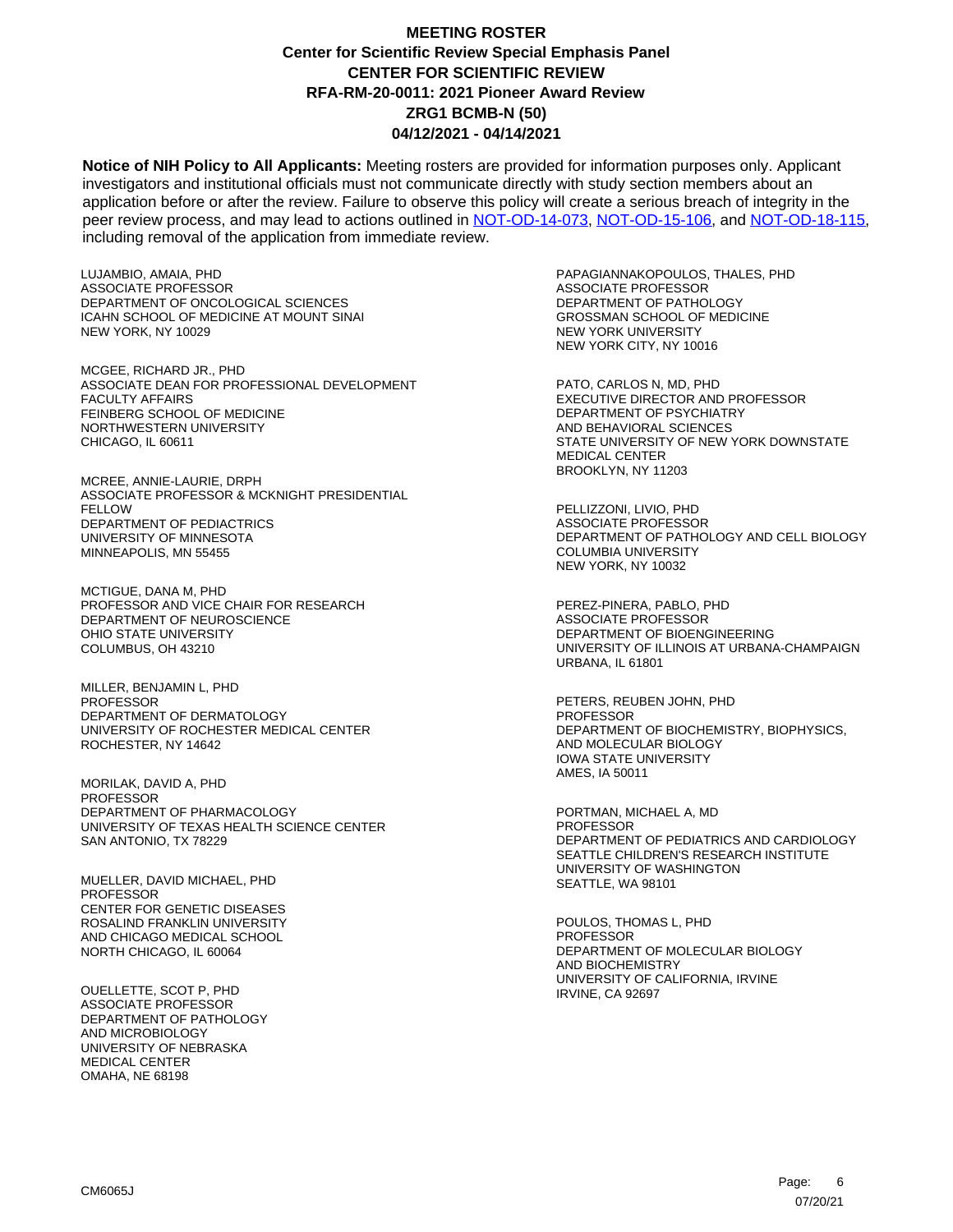**Notice of NIH Policy to All Applicants:** Meeting rosters are provided for information purposes only. Applicant investigators and institutional officials must not communicate directly with study section members about an application before or after the review. Failure to observe this policy will create a serious breach of integrity in the peer review process, and may lead to actions outlined in [NOT-OD-14-073,](https://grants.nih.gov/grants/guide/notice-files/NOT-OD-14-073.html) [NOT-OD-15-106,](https://grants.nih.gov/grants/guide/notice-files/NOT-OD-15-106.html) and [NOT-OD-18-115,](https://grants.nih.gov/grants/guide/notice-files/NOT-OD-18-115.html) including removal of the application from immediate review.

PRIVETTE VINNEDGE, LISA M, PHD ASSOCIATE PROFESSOR DEPARTMENT OF ONCOLOGY UNIVERSITY OF CINCINNATI COLLEGE OF MEDICINE AND DEPARTMENT OF PEDIATRICS CINCINNATI CHILDREN'S HOSPITAL MEDICAL CENTER CINCINNATI, OH 45229

RALSTON, AMY, PHD ASSOCIATE PROFESSOR DEPARTMENT OF BIOCHEMISTRY AND MOLECULAR BIOLOGY MICHIGAN STATE UNIVERSITY EAST LANSING, MI 48824

RALSTON, CORIE Y, PHD FACILITY DIRECTOR MOLECULAR FOUNDRY LAWRENCE BERKELEY NATIONAL LABORATORY BERKELEY, CA 94720

REITER, LAWRENCE T, PHD PROFESSOR DEPARTMENT OF NEUROLOGY HEALTH SCIENCE CENTER UNIVERSITY OF TENNESSEE MEMPHIS, TN 38163

RESNICK, ANDREW, PHD ASSOCIATE PROFESSOR DEPARTMENT OF PHYSICS CLEVELAND STATE UNIVERSITY CLEVELAND, OH 44115

RINEHART, JESSE, PHD ASSOCIATE PROFESSOR DEPARTMENT OF CELLULAR AND MOLECULAR PHYSIOLOGY SYSTEMS BIOLOGY INSTITUTE YALE UNIVERSITY ORANGE, CT 06477

ROSS, CHRISTOPHER A, MD, PHD **PROFESSOR** DEPARTMENT OF PSYCHIATRY, NEUROLOGY, NEUROSCIENCE AND PHARMACOLOGY JOHNS HOPKINS UNIVERSITY BALTIMORE, MD 21287

ROTHBART, SCOTT, PHD ASSOCIATE PROFESSOR CENTER FOR EPIGENETICS VAN ANDEL RESEARCH INSTITUTE GRAND RAPIDS, MI 49503

RUDIN, CHARLES M, PHD, MD CHIEF, THORACIC ONCOLOGY SERVICE DIVISION OF SOLID TUMOR ONCOLOGY DEPARTMENT OF MEDICINE MEMORIAL SLOAN-KETTERING CANCER CENTER NEW YORK, NY 10065

SENES, ALESSANDRO, PHD **PROFESSOR** DEPARTMENT OF BIOCHEMISTRY UNIVERISTY OF WISCONSIN-MADISON MADISON, WI 53706

SHEKHTMAN, ALEXANDER, PHD PROFESSOR DEPARTMENT OF CHEMISTRY UNIVERSITY AT ALBANY, SUNY ALBANY, NY 12222

SHYU, ANN-BIN, PHD PROFESSOR DEPARTMENT OF BIOCHEMISTRY AND MOLECULAR BIOLOGY UNIVERSITY OF TEXAS HEALTH SCIENCE CENTER AT HOUSTON HOUSTON, TX 77030

SONG, JIKUI, PHD **PROFESSOR** DEPARTMENT OF BIOCHEMISTRY UNIVERSITY OF CALIFORNIA, RIVERSIDE RIVERSIDE, CA 92521

SUMPTION, MICHAEL D, PHD PROFESSOR DEPARTMENT OF MATERIALS SCIENCE AND ENGINEERING OHIO STATE UNIVERSITY COLUMBUS, OH 43210

TEMIAKOV, DMITRY, PHD ASSOCIATE PROFESSOR DEPARTMENT OF BIOCHEMISTRY THOMAS JEFFERSON UNIVERSITY PHILADELPHIA, PA 19107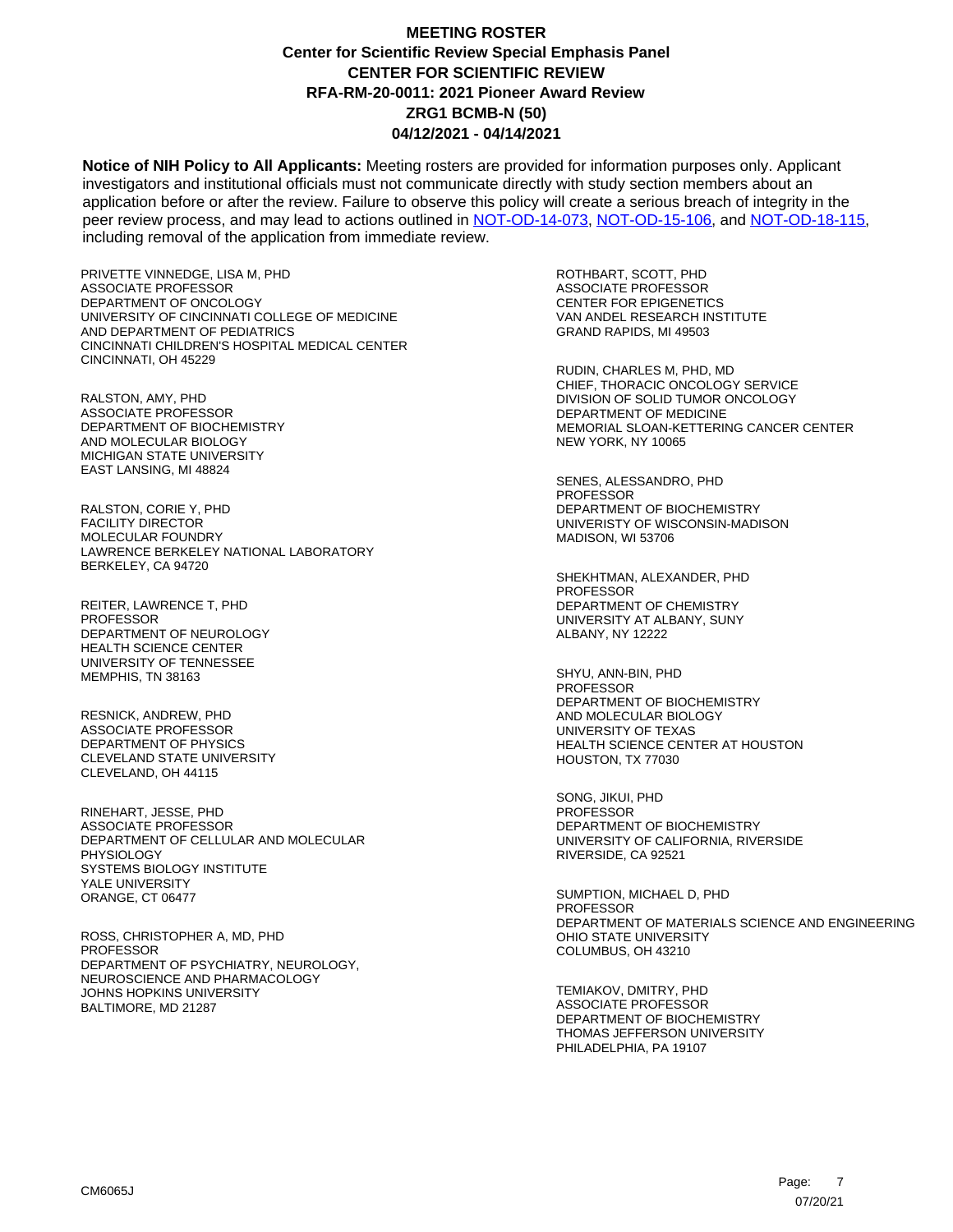**Notice of NIH Policy to All Applicants:** Meeting rosters are provided for information purposes only. Applicant investigators and institutional officials must not communicate directly with study section members about an application before or after the review. Failure to observe this policy will create a serious breach of integrity in the peer review process, and may lead to actions outlined in [NOT-OD-14-073,](https://grants.nih.gov/grants/guide/notice-files/NOT-OD-14-073.html) [NOT-OD-15-106,](https://grants.nih.gov/grants/guide/notice-files/NOT-OD-15-106.html) and [NOT-OD-18-115,](https://grants.nih.gov/grants/guide/notice-files/NOT-OD-18-115.html) including removal of the application from immediate review.

THUMMEL, RYAN, PHD ASSOCIATE PROFESSOR DEPARTMENT OF OPHTHALMOLOGY, VISUAL AND ANATOMICAL SCIENCES SCHOOL OF MEDICINE WAYNE STATE UNIVERSITY DETROIT, MI 48201

VAN ESSEN, DAVID C, PHD ALUMNI ENDOWED PROFESSOR DEPARTMENT OF ANATOMY AND NEUROBIOLOGY WASHINGTON UNIVERSITY SCHOOL OF MEDICINE ST. LOUIS, MO 63110

WAGNER, CARL EDWARD, PHD ASSOCIATE PROFESSER DEPARTMENT OF MATHEMATICAL AND NATURAL SCIENCES ARIZONA STATE UNIVERSITY TEMPLE, AZ 85281

WANG, JUN, PHD ASSISTANT PROFESSOR DEPARTMENT OF BIOMEDICAL ENGINEERING STONY BROOK UNIVERSITY STONY BROOK, NY 11794

WANG, PING, MD PROFESSOR, SVP/CHIEF SCIENTIFIC OFFICER CENTER FOR IMMUNOLOGY AND INFLAMMATION THE FEINSTEIN INSTITUTES FOR MEDICAL RESEARCH MANHASSET, NY 11030

WANG, YINGXIAO, PHD PROFESSOR DEPARTMENT OF BIOENGINEERING UNIVERSITY OF CALIFORNIA, SAN DIEGO LA JOLLA, CA 92093

WANG, YONG-XIAO, PHD, MD PROFESSOR DEPARTMENT OF MOLECUI AR AND CELLULAR PHYSIOLOGY ALBANY MEDICAL COLLEGE ALBANY, NY 12208

WEINER, ORION D, PHD PROFESSOR DEPARTMENT OF BIOCHEMISTRY CARDIOVASCULAR RESEARCH INSTITUTE UNIVERSITY OF CALIFORNIA, SAN FRANCISCO SAN FRANCISCO, CA 94158

WIDLANSKY, MICHAEL E, MD PROFESSOR AND ACADEMIC CHIEF DEPARTMENT OF CARDIOVASCULAR MEDICINE MEDICAL COLLEGE OF WISCONSIN MILWAUKEE, WI 53226

WIGGINS, JILLIAN APRIL LEE, PHD ASSISTANT PROFESSOR DEPARTMENT OF PSYCHOLOGY SAN DIEGO STATE UNIVERSITY SAN DIEGO, CA 92120

WOODARD, PAMELA K, MD PROFESSOR DEPARTMENTS OF RADIOLOGY AND BIOMEDICAL ENGINEERING MALLINCKRODT INSTITUTE OF RADIOLOGY WASHINGTON UNIVERSITY SCHOOL OF MEDICINE ST. LOUIS, MO 63110

YAKOVLEV, VLADISLAV V, PHD PROFESSOR DEPARTMENT OF BIOMEDICAL ENGINEERING TEXAS A&M UNIVERSITY COLLEGE STATION, TX 77843

YEN, TIMOTHY, PHD **PROFESSOR** INSTITUTE OF CANCER RESEARCH FOX CHASE CANCER CENTER AND UNIVERSITY OF PENNSYLVANIA PHILADELPHIA, PA 19111

ZHAO, WEIAN, PHD PROFESSOR DEPARTMENT OF PHARMACEUTICAL SCIENCES UNIVERSITY OF CALIFORNIA, IRVINE IRVINE, CA 92697

ZHENG, SIKA, PHD ASSOCIATE PROFESSOR DIVISION OF BIOMEDICAL SCIENCES UNIVERSITY OF CALIFORNIA, RIVERSIDE RIVERSIDE, CA 92521